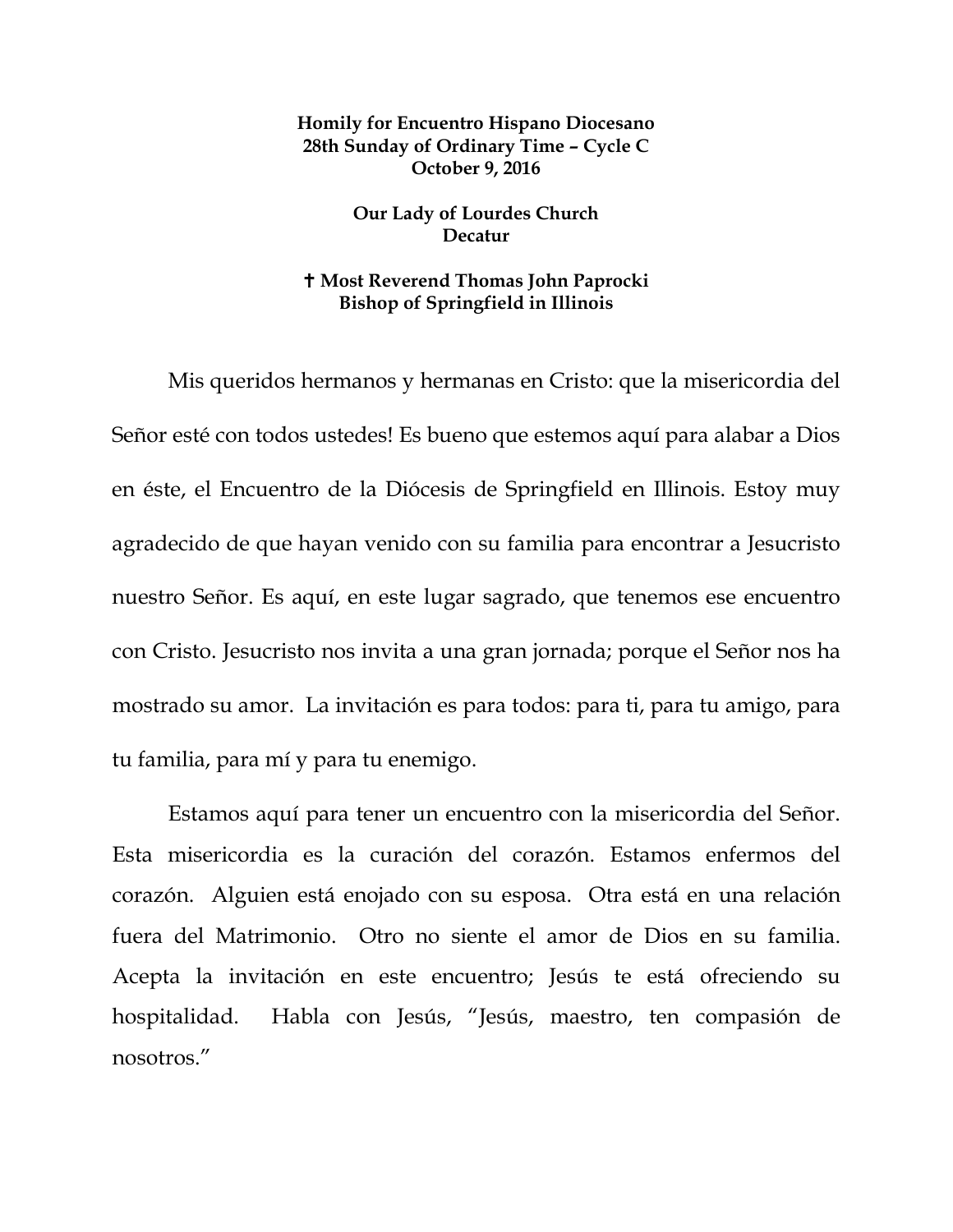La compasión es la expresión de la misericordia. Tu corazón necesita la curación del Sagrado Corazón. Abre tu corazón y abraza a Jesús. Dale a Cristo un abrazo grande, siente su amor, siente su vida. Sólo allí encuentras todo lo que necesitas. No busques su amor en otra persona, ni en una botella de tequila, ni en la red, sólo en Jesús. Abrázalo. Cuando abrazas a Jesús, las espinas de su Sagrado Corazón penetran tu corazón y su Sangre está echando su amor sobre ti. Todo su amor es para ti.

Este es un ejemplo de la hospitalidad que Jesús nos ofrece. Mira la palabra "Hospitalidad." Es muy similar a la palabra "Hospital." Aceptar la hospitalidad es saber que yo necesito su misericordia.

Después, ¿cuál es mi respuesta; cuál es tu respuesta? Escucha el evangelio, "Uno de ellos, al ver que estaba curado, regresó, alabando a Dios en voz alta, se postró a los pies de Jesús y le dio las gracias." La respuesta es alabar a Dios and darle gracias al Señor.

Queridos hermanos y hermanas, acepten entonces la misericordia del Señor con su corazón totalmente. Tengan confianza que son hijos o hijas de Dios! Y dale gracias. Gracias al Señor por su amor. Gracias al Señor por su compasión. Gracias al Señor por su hospitalidad.

Yo sé que algunos de ustedes no sienten la hospitalidad de su vecino ni de otras personas. A veces sienten como extranjeros en esta tierra. Aquí en el hospital del Señor, nadie es un extranjero, nadie es su enemigo, nadie está afuera. La fe es lo que nos une: la fe en su misericordia.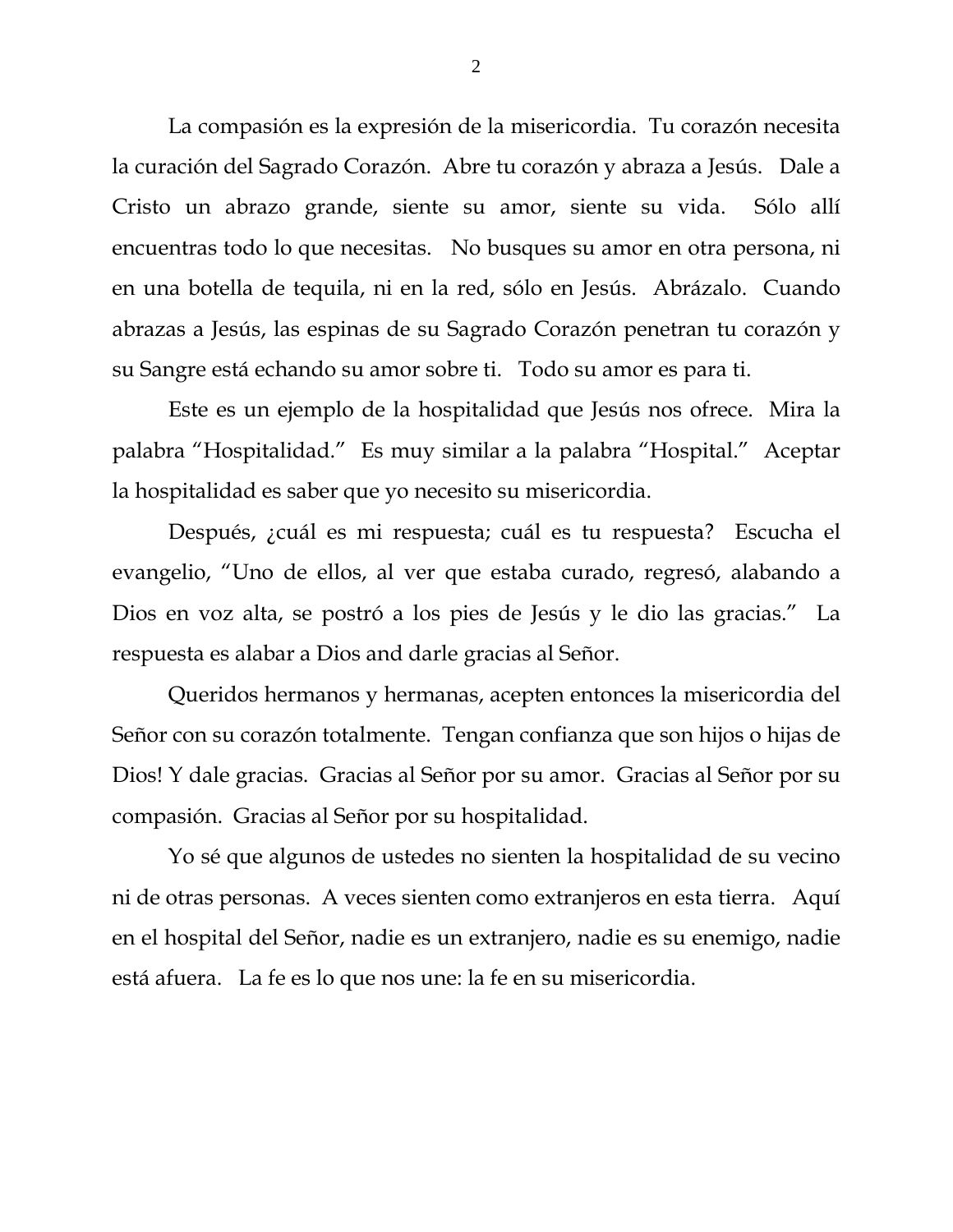Jesús respondió al enfermo, "Levántate y vete. Tu fe te ha salvado." Jesús te responde a ti, "Levántate y vete. Tu fe te ha salvado." Ahora, son responsables. Tienen la responsabilidad de compartir la misericordia con todos. ¿Qué han recibido? ¿Qué necesitan compartir?

Habla con tu hermano y ofrece la misericordia sin límites. Llama a tu papá por teléfono. Dale a tu enemigo la misericordia que Jesucristo te ha ofrecido a ti.

"Levántate y vete. Tu fe te ha salvado."

Que Dios nos dé esta gracia. Amén.

My dear brothers and sisters in Christ: At the conclusion of the Gospel that we just heard, the deacon said simply, "The Gospel of the Lord," to which we all responded by proclaiming, "Praise to you, Lord, Jesus Christ." Since we say that response routinely at every Mass as a matter of ritual, we may do so without giving it much thought. So perhaps it is good for us to pause and reflect: why do we give praise to our Lord, Jesus Christ, upon hearing the Gospel? What comes to mind when you hear the word, "Gospel"? We hear this word used often enough, such as when someone says that they preach the Gospel, or when a person says they want to live according to the Gospel. But what do people really mean when they say such things?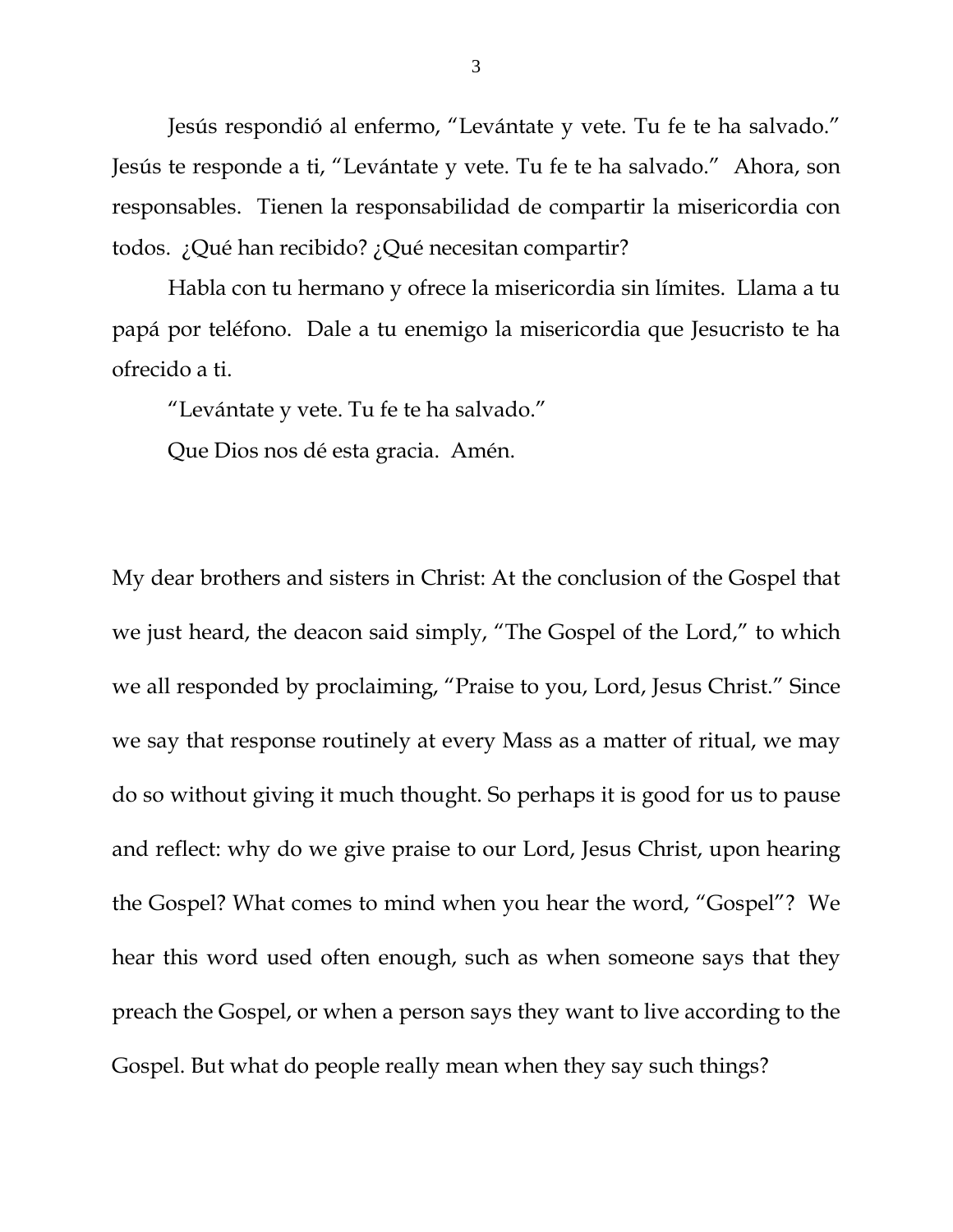The very word "Gospel" itself means, "The Good News." But, we might ask: what good news?

Gospel has come to be a code for "doing the right thing" or "living a morally good life."

St. Paul from our first reading sums up very succinctly what the Gospel truly means. Listen to what he says: Beloved, Gospel does not mean primarily something ethical, something about "doing the right thing." Knowledge of what is the right thing to do follows from the meaning, but that isn't the primary meaning.

It is, very simply, a declaration about a very particular person, born into a Jewish family in the 1st century, named Jesus. This man bears a remarkable title: in Greek, *Christos*. This word means the "anointed one" or "the savior." So for St. Paul, one of the earliest preachers, this Jesus as the anointed one is the focus of what he means by "The Good News." The Good News is about Him, this person named Jesus. It is a claim, it is a declaration about Him. What is the claim? That He has been raised from the dead, and that His resurrection holds out the promise of eternal life for those who follow His way.

That is the Good News.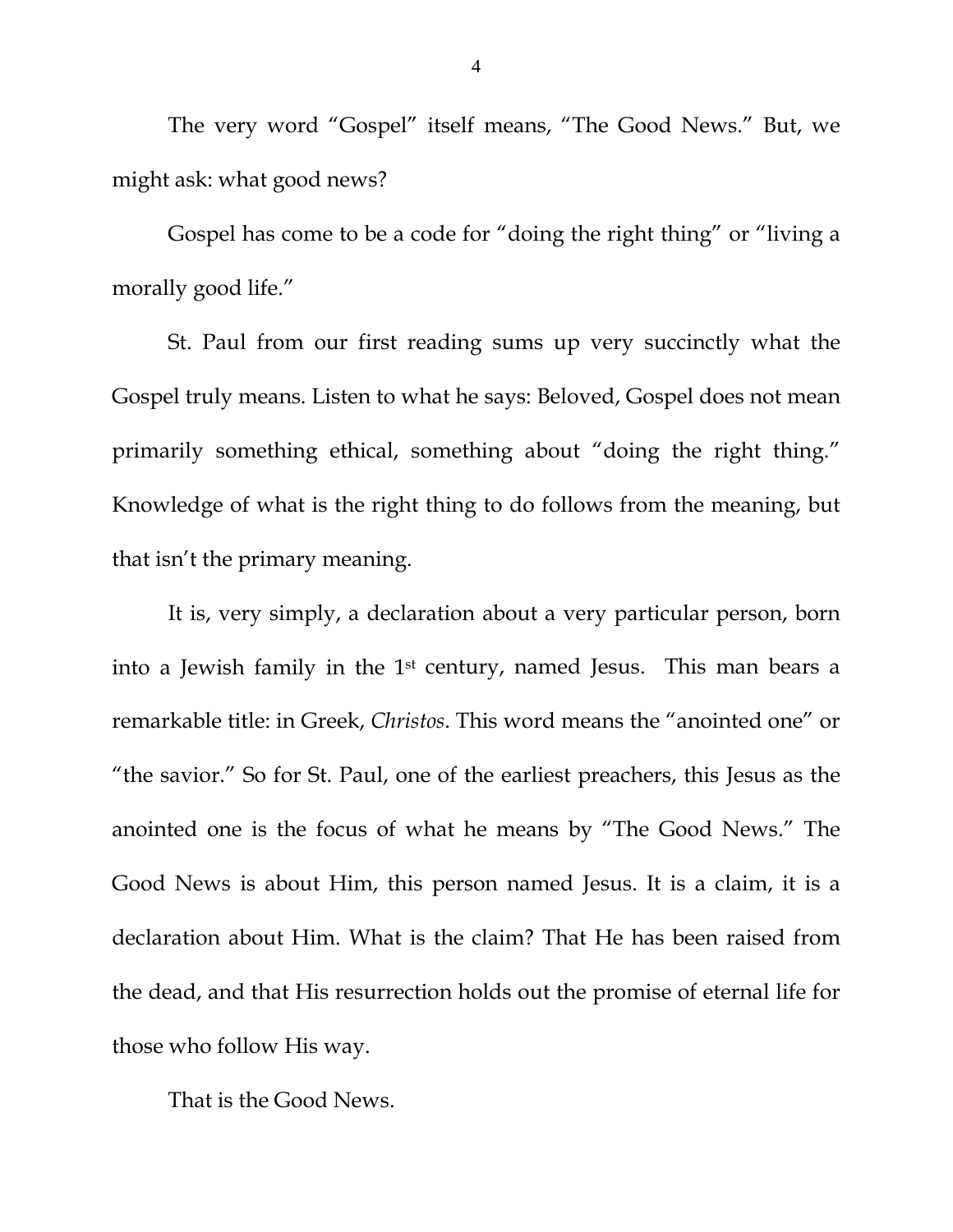Everything about Christianity revolves around and comes back to that claim. Our understanding of ourselves, our world, and about God Himself comes from that claim.

So then, what is the first implication of this claim? It is that God's love is more powerful that anything that is in the world. St. Paul wrote in his letter to the Romans that nothing could ever separate us from the love of god. But how could Paul know that?

Saint Paul knew that because he was convinced that God has conquered the powers of darkness, even the power of death itself, through the resurrection of Christ from the dead. God's love is more powerful than anything that is in the world, more powerful than sickness, more powerful than evil, even more powerful than death. That is the Good News!

So what is the second implication of the Good News? It is contained in the word, *Christos*, meaning the anointed one. Kings in the Old Testament were anointed, therefore, Christ is a king. Because Christ has been raised from the dead, He has become the rightful King of the world.

We read in the New Testament that Christ is Lord. That's a common term that St. Paul uses in reference to Jesus. Jesus is the one to whom we owe our final allegiance as Lord.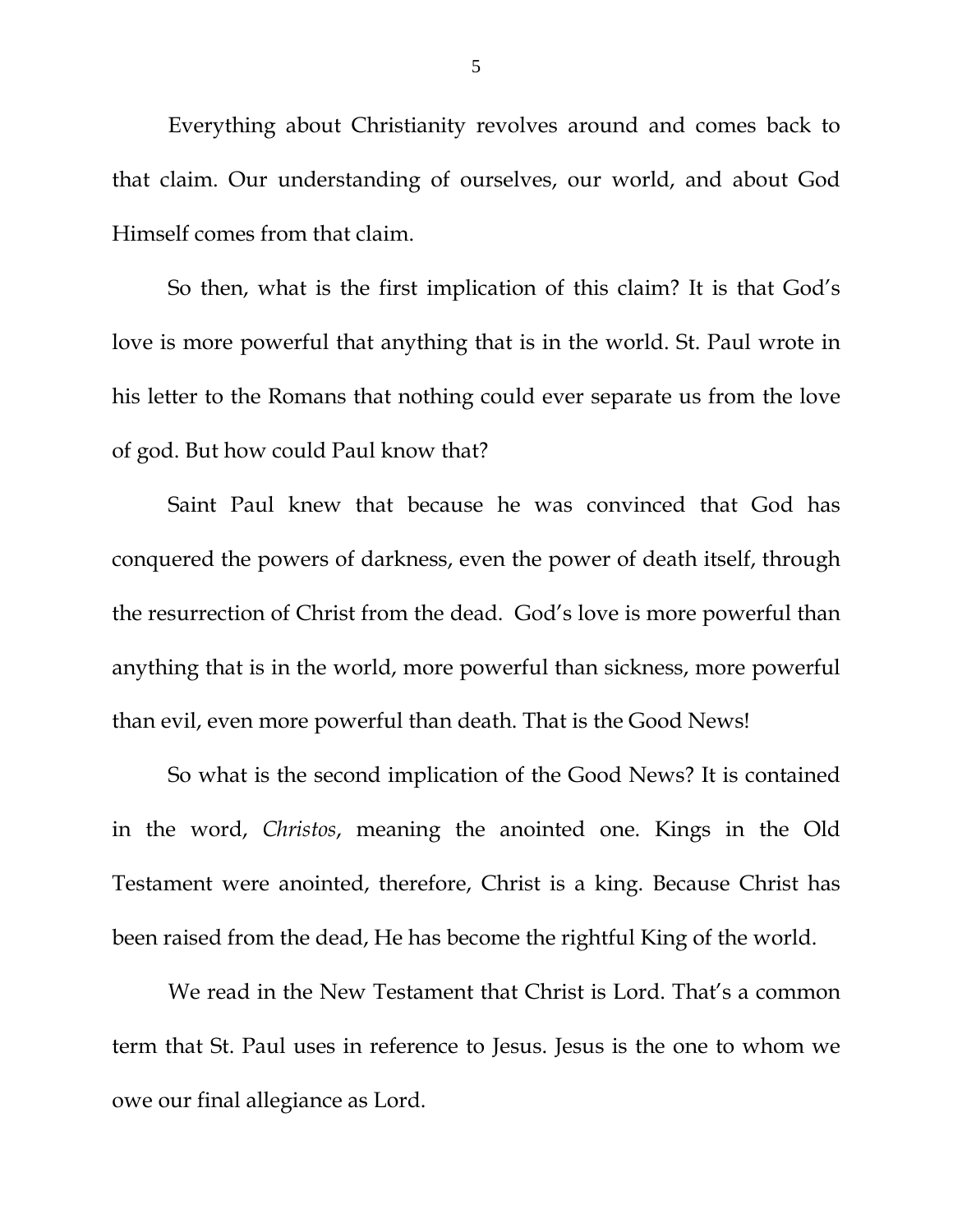Why?

Because he has been raised from the dead! He has been given this authority by his Father. It is now Jesus to whom we owe our final allegiance.

We have a loyalty to Christ above anyone else.

Listen to what St. Paul also writes: "Such is the Gospel, for which I am suffering, even to the point of chains, like a criminal."

St. Paul wrote this letter from prison. He was thrown into prison because he was declaring that his loyalty was to Christ above all others. St. Paul 's loyalty to Christ above all others led to his imprisonment and death.

What about us?

If we proclaim Christ as Lord, then that stands as a challenge to all else that would seek our final allegiance.

How thoroughly do we stand in opposition to the powers of the world?

To say that Jesus is Lord is to say that he must dominate every aspect of our lives. The Latin word for "Lord" is "*Dominus*." The word "dominate" comes from "*Dominus*." In other words, what dominates our lives is whatever or whoever has lordship over us. So we should examine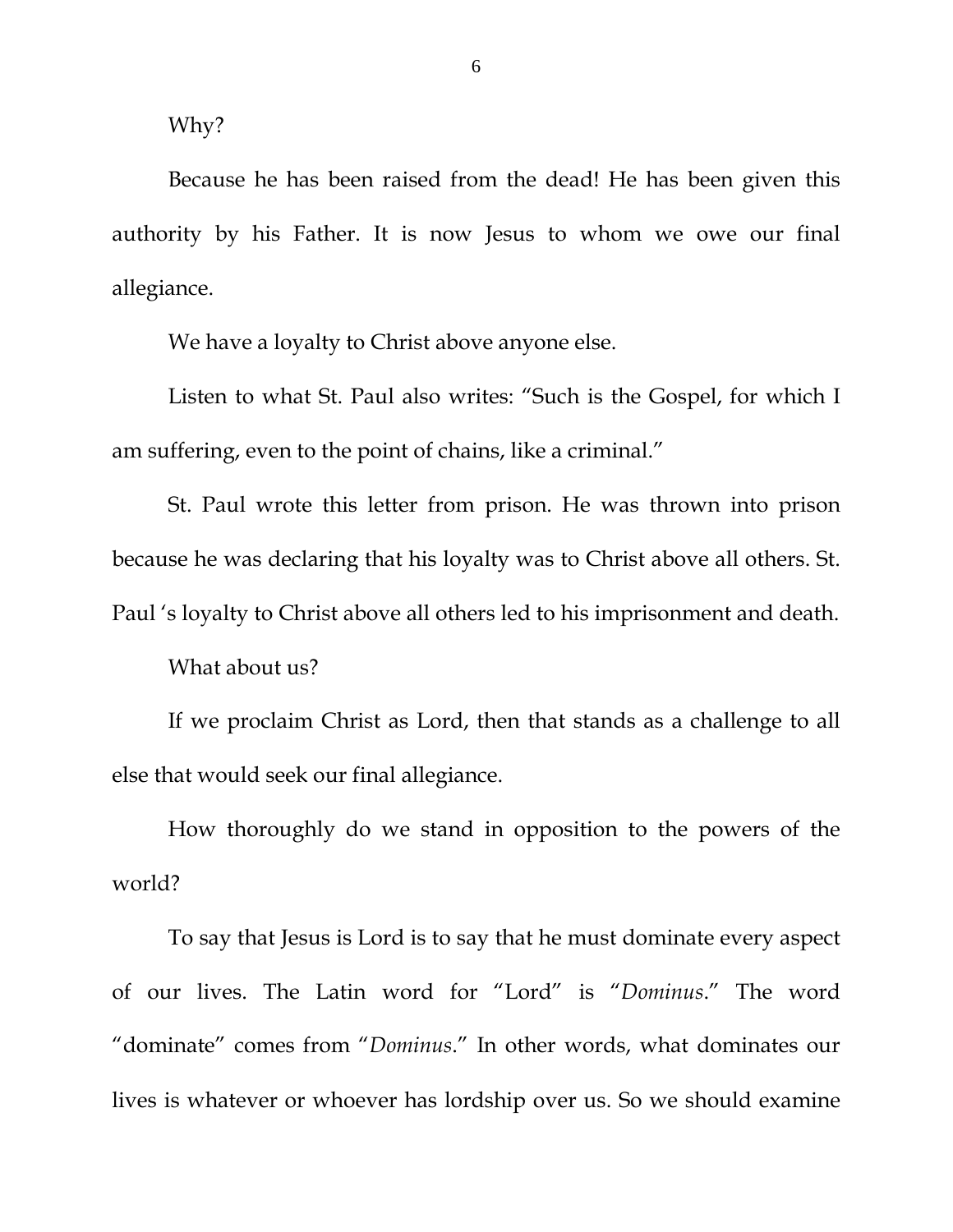our consciences and ask: does Jesus have lordship over every aspect of our lives? If we say that we pay attention to him when we worship on Sundays, then that's not enough. It is not enough to say that he is the most important religious figure in my life.

Jesus as Lord means he was raised from the dead and therefore he must dominate our lives. He has a complete claim on our lives.

Now, here is the final implication of the Gospel. St. Paul tells us that "if we persevere, we shall also reign with him." Jesus is Lord, but those who accept his Lordship also participate in his governance of the world. We co-rule, so to speak, with Jesus in the great work of transforming the world. Our participation in that transformation of the world takes place through the corporal and spiritual works of mercy.

Ultimately, we transform the world by proclaiming Christ as Lord to the world through all that we do, and we trust that Christ will transform us in return. This is a great gift for which we owe a debt of thanks to our Lord.

We come to church in need of healing. We are suffering in many ways—physically, emotionally, mentally, spiritually—and we long to experience the merciful, healing embrace of Jesus, who restores our broken